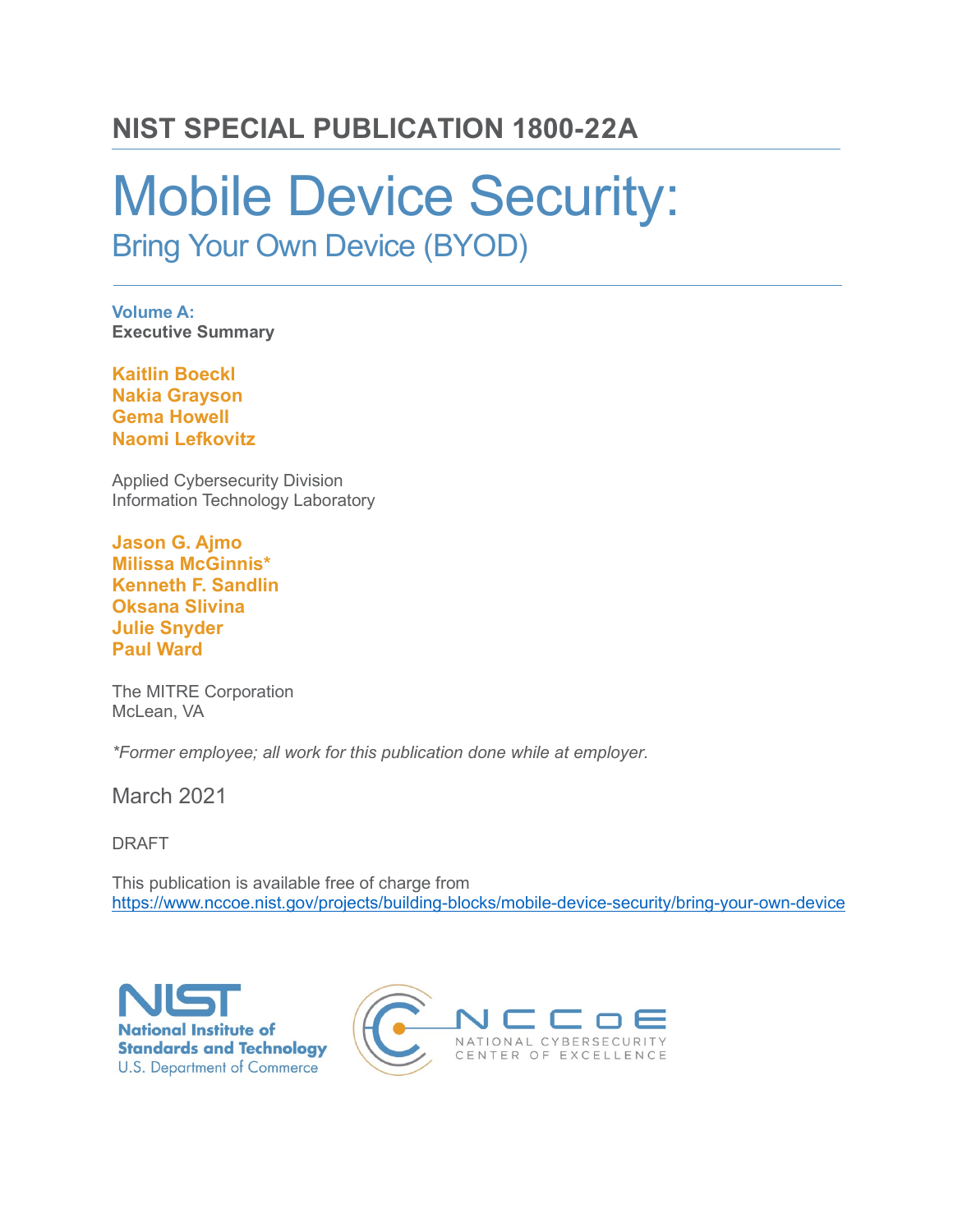## Executive Summary

Many organizations now provide employees the flexibility to use their personal mobile devices to

perform work-related activities. An ineffectively secured personal mobile device could expose an

organization or employee to data loss or a privacy compromise. Ensuring that an organization's data is

protected when it is accessed from personal devices poses unique challenges and threats.

Allowing employees to use their personal mobile devices for work-related activities is commonly known

- as a bring your own device (BYOD) deployment. A BYOD deployment offers a convenient way to
- remotely access organizational resources, while avoiding the alternative of carrying both a work phone
- 9 and personal phone. This NIST Cybersecurity Practice Guide demonstrates how organizations can use
- standards-based, commercially available products to help meet their BYOD security and privacy needs.

#### **CHALLENGE**

- BYOD devices can be used interchangeably for
- work and personal purposes throughout the day.
- While flexible and convenient, BYOD can introduce
- challenges to an enterprise. These challenges can
- include additional responsibilities and complexity
- for information technology (IT) departments

*An ineffectively secured personal mobile device* 

*could expose an organization or employee to data loss or a privacy compromise*

- caused by supporting many types of personal mobile devices used by the employees, enterprise security
- threats arising from unprotected personal devices, as well as challenges protecting the privacy of
- employees and their personal data stored on their mobile devices.

#### **SOLUTION**

- The National Cybersecurity Center of Excellence (NCCoE) collaborated with the mobile device
- community and cybersecurity technology providers to build a simulated BYOD environment. Using
- commercially available products, the example solution's technologies and methodologies can enhance
- the security posture of the adopting organization and help protect employee privacy and organizational
- information assets.

*This practice guide can help your organization:*

- **Protect data** from being accessed by unauthorized persons when a device is stolen or misplaced
- **reduce risk to employees** through enhanced privacy protections
- **improve the security of mobile devices and applications** by deploying mobile device technologies
- **reduce risks to organizational data** by separating personal and work-related information from each other
- **enhance visibility** into mobile device health to facilitate identification of device and data compromise, and permit efficient user notification
- **EXECTE:** leverage industry best practices to enhance mobile device security and privacy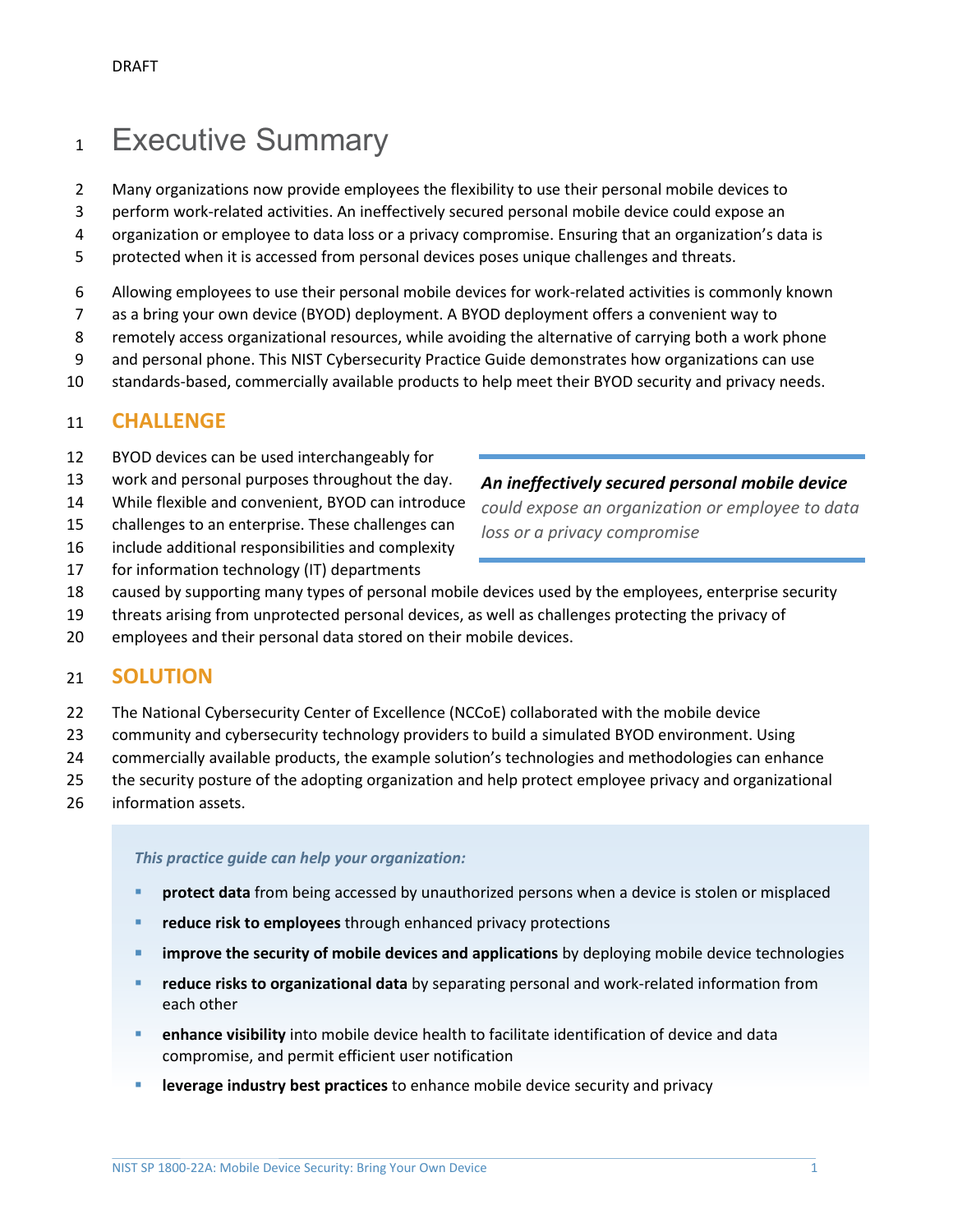- 27 The example solution uses technologies and security capabilities (shown below) from our project
- 28 collaborators. The technologies used in the solution support security and privacy standards and
- 29 guidelines including the NIST Cybersecurity Framework and NIST Privacy Framework, among others.
- 30 Both iOS and Android devices are supported by this guide's example solution.

| <b>Collaborator</b>             | <b>Security Capability or Component</b>                                                                                                                          |
|---------------------------------|------------------------------------------------------------------------------------------------------------------------------------------------------------------|
|                                 | Mobile Device Management that provisions configuration profiles to<br>mobile devices, enforces security policies, and monitors policy compliance                 |
| Kryptowire                      | Application Vetting to determine if an application demonstrates behaviors<br>that could pose a security or privacy risk                                          |
| $\rightarrow$ paloalto $^\circ$ | Firewall and Virtual Private Network that controls network traffic and<br>provides encrypted communication channels between mobile devices and<br>other hosts    |
| Qualcoww                        | Trusted Execution Environment that helps protect mobile devices from<br>computer code with integrity issues                                                      |
|                                 | Mobile Threat Defense detects unwanted activity and informs the device<br>owner and BYOD administrators to prevent or limit harm that an attacker<br>could cause |

- 31 While the NCCoE used a suite of commercial products to address this challenge, this guide does not
- 32 endorse these particular products, nor does it guarantee compliance with any regulatory initiatives. Your
- 33 organization's information security experts should identify the products that will best integrate with
- 34 your existing tools and IT system infrastructure. Your organization can adopt this solution or one that
- 35 adheres to these guidelines in whole, or you can use this guide as a starting point for tailoring and
- 36 implementing parts of a solution.

### 37 **HOW TO USE THIS GUIDE**

- 38 Depending on your role in your organization, you might use this guide in different ways:
- 39 **Business decision makers, including chief information security and technology officers** can use this
- 40 part of the guide, *NIST SP 1800-22a: Executive Summary*, to understand the impetus for the guide, the
- 41 cybersecurity challenge we address, our approach to solving this challenge, and how the solution could
- 42 benefit your organization.
- 43 **Technology, security, and privacy program managers** who are concerned with how to identify,
- 44 understand, assess, and mitigate risk can use the following:
- 45 *NIST SP 1800-22b: Approach, Architecture, and Security Characteristics,* which describes what 46 we built and why, the risk analysis performed, and the security/privacy control mappings.